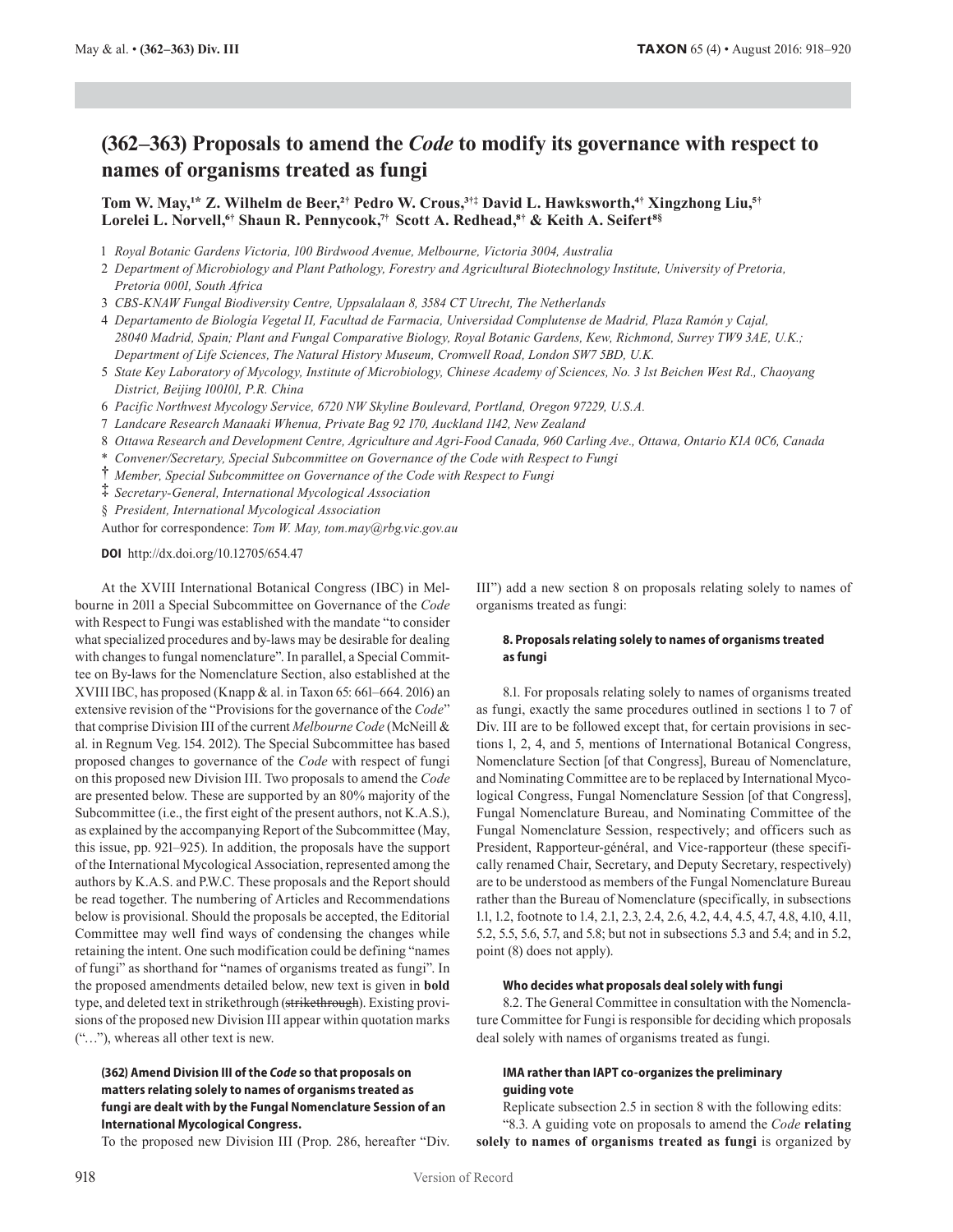the **Fungal Nomenclature** Bureau of Nomenclature in conjunction with the International Association for Plant Taxonomy (IAPT) **International Mycological Association (IMA)** to coincide with the publication of the synopsis of proposals. No accumulation or transfer of votes is permissible in this vote. The following persons are entitled to vote:

- *(1)* Individual members of the IAPT **IMA**;
- *(*2*)* **Individual members of organizations affiliated with the IMA;**
- *(3)* **Individual members of other organizations approved by Fungal Nomenclature Bureau;**
- *(42)* Authors of proposals to amend the *Code* **relating solely to names of organisms treated as fungi**;
- *(53)* Members of the Permanent Nomenclature Committees **for Fungi**."

## **Timing of the Fungal Nomenclature Session**

Replicate subsection 4.1 in section 8 with the following edits:

"8.4. The **Fungal** Nomenclature **Session** Section is part of an International **Mycological** Botanical Congress and meets prior to a plenary session of the Congress **at a time and with a duration to be determined by consultation between the International Mycological Association and the Fungal Nomenclature Bureau**."

### **Function of the Fungal Nomenclature Session**

Replicate subsection 4.3 in section 8 with the following edits:

"8.5. The **Fungal** Nomenclature **Session** Section has the following functions:

- *(1*) approves the previous *Code* **if amended at the last International Mycological Congress (in the circumstance where there has not been an International Botanical Congress since the last International Mycological Congress)** as published as a basis for discussion by the **Session** Section, **and otherwise utilizes the most recent published** *Code*;
- *(2)* decides on proposals to amend the *Code* **relating solely to organisms treated as fungi**;
- *(3)* appoints ad hoc committees to consider specific questions and report back to the **Session** Section;
- *(4)* authorizes Special-purpose Committees, with a specific mandate, **to deal with matters relating solely to names of organisms treated as fungi,** to be appointed by the **Nomenclature Committee for Fungi in consultation with the** General Committee and report back to the **Fungal** Nomenclature **Session** Section of the next **International Mycological** Congress;
- *(5)* elects the ordinary members of the Permanent Nomenclature Committees **for Fungi**;
- *(6)* elects the **Secretary of the Fungal Nomenclature Bureau** Rapporteur-général for the next **International Mycological** Congress;
- *(7)* receives the reports of the Permanent Nomenclature Committees and Special-purpose Committees **dealing with matters relating solely to names of organisms treated as fungi**;
- *(8)* decides on the recommendations of the General Committee."

# **Election and role of Chair of the Fungal Nomenclature Session**

Replicate subsection 4.6 in section 8 with the following edits: "8.6. The **Chair** President of the **Fungal** Nomenclature **Session**

Section is elected by **the Nomenclature Committee for Fungi in** 

**consultation with** the General Committee prior to the **International Mycological** Congress. The **Chair** President chairs the debates and is responsible for their harmony and timely conclusion; recognizes and silences speakers; may end a debate; decides on procedural matters not covered in Div. III; and is authorized to move a resolution on behalf of the **Fungal** Nomenclature **Session** Section at a plenary session of the same International **Mycological** Botanical Congress that the decisions and appointments of the **Fungal** Nomenclature **Session** Section **in relation to matters solely related to names of**  organisms treated as fungi be approved."

### **Election and role of Deputy Secretary**

Replicate subsection 4.9 in section 8 with the following edits: "8.7. **In the Fungal Nomenclature Bureau, the Deputy Secretary** The Vice-rapporteur is appointed by the **Secretary** Rapporteurgénéral and approved by the **Nomenclature Committee for Fungi in consultation with the** General Committee no later than three years prior to the **International Mycological** Congress. The **Deputy Secretary** Vice-rapporteur assists and, if necessary, serves in place of the **Secretary** Rapporteur-général."

# **Rapporteur-général invited to attend Fungal Nomenclature Session**

8.8. The Rapporteur-général appointed for the International Botanical Congress that follows the International Mycological Congress, or an alternate appointed by that Rapporteur-général, is invited to attend the Fungal Nomenclature Session as a non-voting Advisor to the Session.

## **No institutional votes**

8.9. When proposals relating solely to names of organisms treated as fungi are dealt with in a Fungal Nomenclature Session, there are no institutional votes, and therefore sections 3, 7.5, and 7.10 do not apply. Each member of the Session has one personal vote. No accumulation or transfer of personal votes is permissible.

## **Decisions of the Fungal Nomenclature Session are binding**

8.10. The decisions taken at the Fungal Nomenclature Session of an International Mycological Congress relating solely to names of organisms treated as fungi, once accepted by a subsequent plenary session of the same Congress, are binding on the Nomenclature Section convened at the subsequent International Botanical Congress. Such decisions will, however, be open for any editorial adjustments deemed necessary by the Editorial Committee.

# **Communicating changes to the** *Code* **after an International Mycological Congress**

Replicate subsection 6.1 with following edits:

"8.11. Certain publications, which may be electronic or printed or both, appear as soon as feasible after an International **Mycological** Botanical Congress, not necessarily in this sequence:

- *(1)* The Congress-approved decisions and elections of the **Fungal** Nomenclature **Session** Section including the results of the preliminary guiding vote;
- *(2)* The announcement of Special-purpose Committees and their membership;
- *(3)* The new edition of the *Code*, including Appendix I and the Glossary;
- *(4)* The remaining Appendices of the *Code* (App. II–VIII);
- *(35)* A transcript of the **Fungal** Nomenclature **Session** Section."